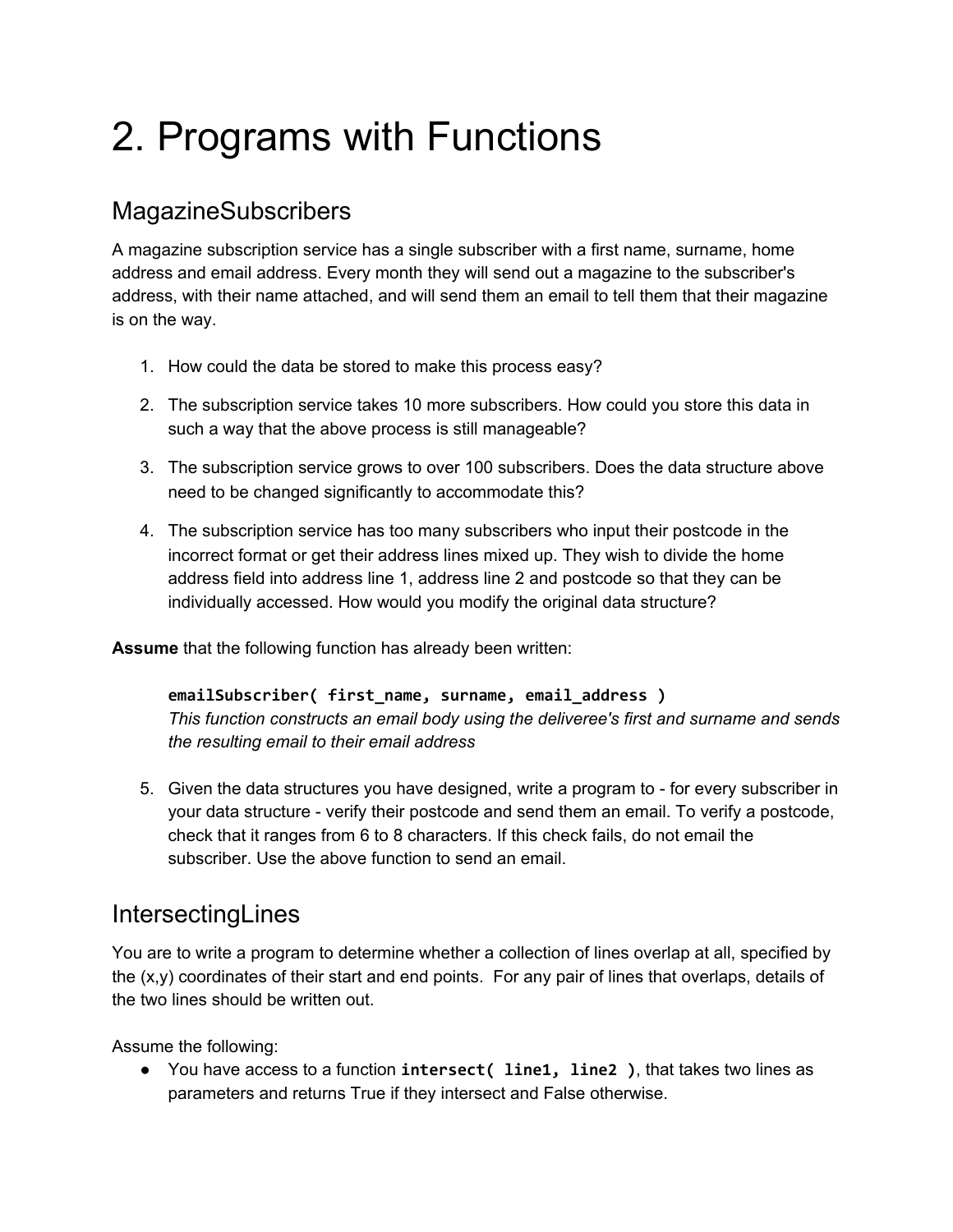- The lines you are to work with are already available in a variable called **lines**.
- 1. Design a data structure to hold a collection of lines.
- 2. Write a function to take four numbers, representing the coordinates of the two end points of a line, and return a instance of the data structure you have defined in (1) to represent a single line.
- 3. Assuming **lines** is an instance of the data structure you designed in (1), write a short program to output the details of every pair of lines that overlap.
- 4. Convert the code you wrote in (2) into a function that takes as parameter a collection of lines in the format you designed in (1) and returns a collection of every pair of lines that overlap. What data structure will you use to hold the collection of pairs?

## **HighScoreTable**

In a game being developed, a high score table is required that will hold only the top five scores seen to date. Each entry holds a name and a score - a whole number. A player can only appear in the table once. The scores in the table should be retained in order, highest to lowest.

1. Design a data structure to hold the high score table

**Assume** the following functions are already available:

#### **isANewHighScore( scores, score )**

*Takes a high score table in your format from (1) and a score. Returns True if the score should be inserted into the table, False otherwise.*

#### **addEntry( scores, name, score )**

Takes a high score table in your format from (1), a name as a string, and a score as an *integer. Updates the table with the new entry, according to the initial specification above. Assume a check has already been made to determine that this is a new high score to be inserted into the table.*

#### **containsName( scores, name )**

*Takes a high score table in your format and a name as a string. Returns -1 if the name does not appear in the table, otherwise the index into the high score table contains an entry for this name.*

**printTable( scores )** *Takes a high score table in your format, and prints it out.*

**playGame()**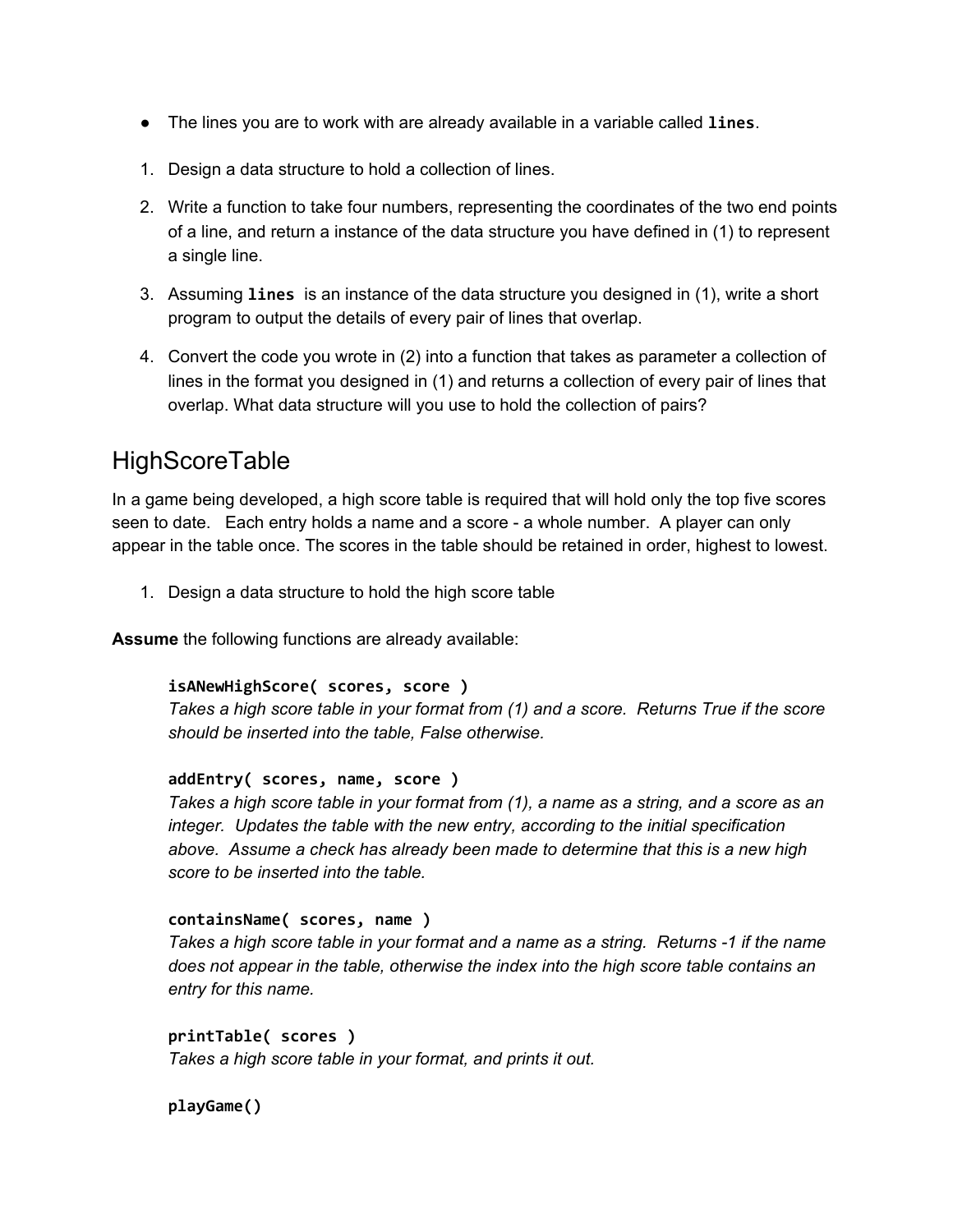*Plays a single round of the game, returning the score gained as an integer.*

- 2. Write a program that makes use of these functions **(assume they ARE written already)** and enables a user to play the game repeatedly - consider the following
	- a. Ask for a y/n response on whether the user wants to continue playing after each game is completed.
	- b. Update the high score table after each game is completed, if the score is good enough (if it is, you'll need to ask the current user for their name) and then print out the table.
	- c. Write out the winner at the end.
- 3. Write the **printTable** function.
- 4. Write the **isANewHighScore** function.
- 5. Write the **containsName** function.
- 6. Write the **addEntry** function.

## AvailabilityChecker

In this example we will develop an application that performs functions on a calendar. Consider the following data structure:

```
my_day = [
  {
    "start": 9,
    "end": 11,
    "name": "Teaching",
    "private": False,
  },
  {
    "start": 12,
    "end": 14,
    "name": "Doctor's Appointment",
    "private": True,
  },
  {
    "start": 14,
    "end": 16,
    "name": "Supervisor Meeting",
    "private": False,
  }
]
```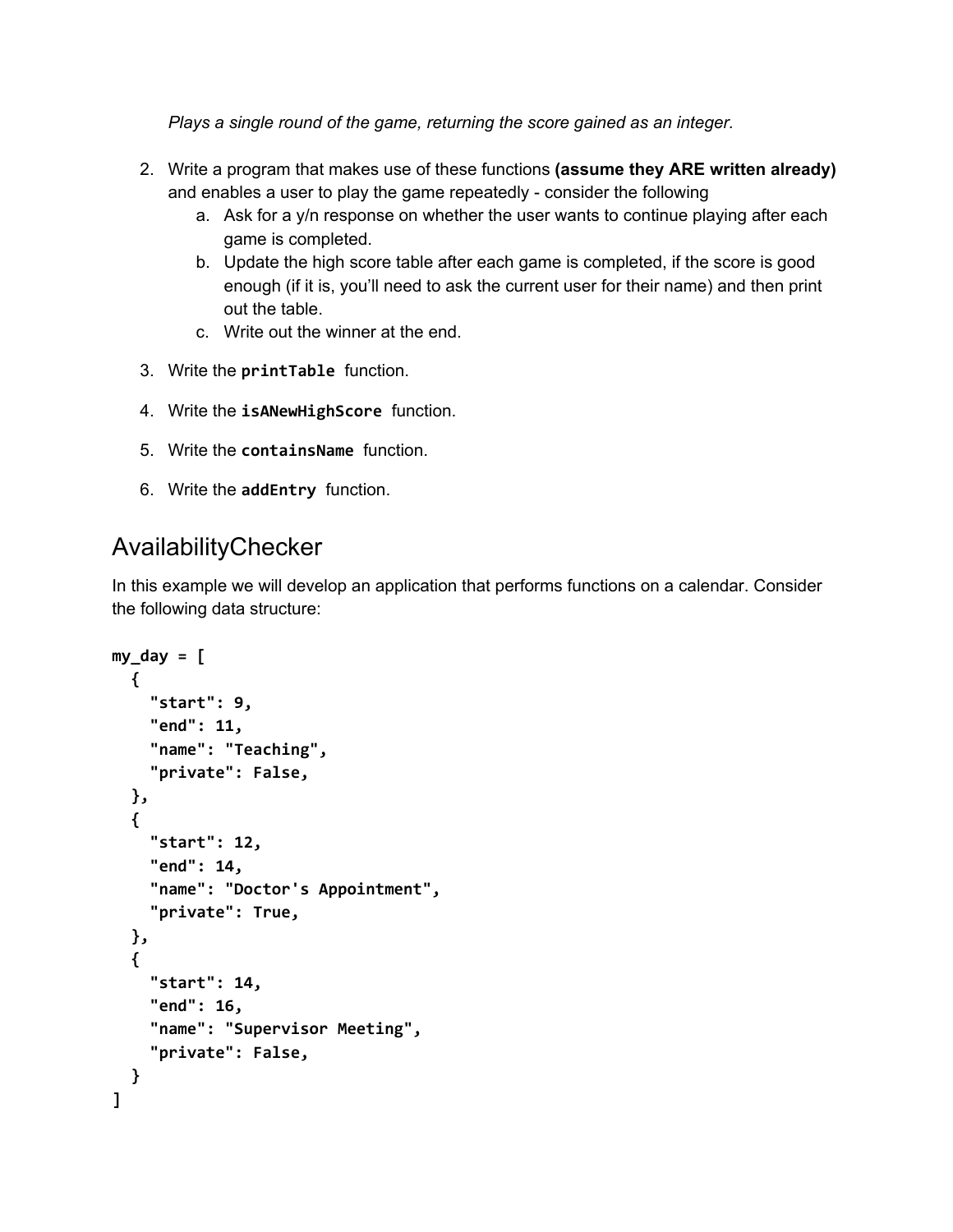- 1. Write a function called **simpleCheck( hour )** that, given an hour in the 24hr clock format, will check this hour against the calendar and return whether or not I am busy. If I have an appointment, return the dictionary for that appointment. If not, return False.
- 2. Write a function called **infoCheck( appointment )** that, given an appointment (as a dictionary), returns the name of the appointment, but only if it is not private. If it is a private appointment, a string should be returned indicating as such. If there is no appointment, a string indicating that I am free should be returned.
- 3. Write a function called **workCheck( hour )** that indicates whether or not the hour specified is during work time. Assume that I work from 8 to 18 - any time queried outwith these hours should return False, any time within should return True.
- 4. Construct the full application: this should have a command line interface which asks the user to input an hour. The application should then return something informative about my working schedule (something like "he's free" or "he has a private appointment" or "it's outside his working hours", etc) and keep accepting hours until a blank line is passed. Try and use the functions you have written to minimise the number of checks that you have to do.

### **Networks**

In a network, nodes represent machines which are connected to each other. Each node knows which nodes it is connected to, however these connections may not be fully accurate: sometimes one node will record that it can connect to another, but the other node will not be able to respond. Below is a diagrammatic example of a network:



Some networks have a central system used to monitor and record the connections which exist in a network. This exercise will involve writing a program which mimics the central system.